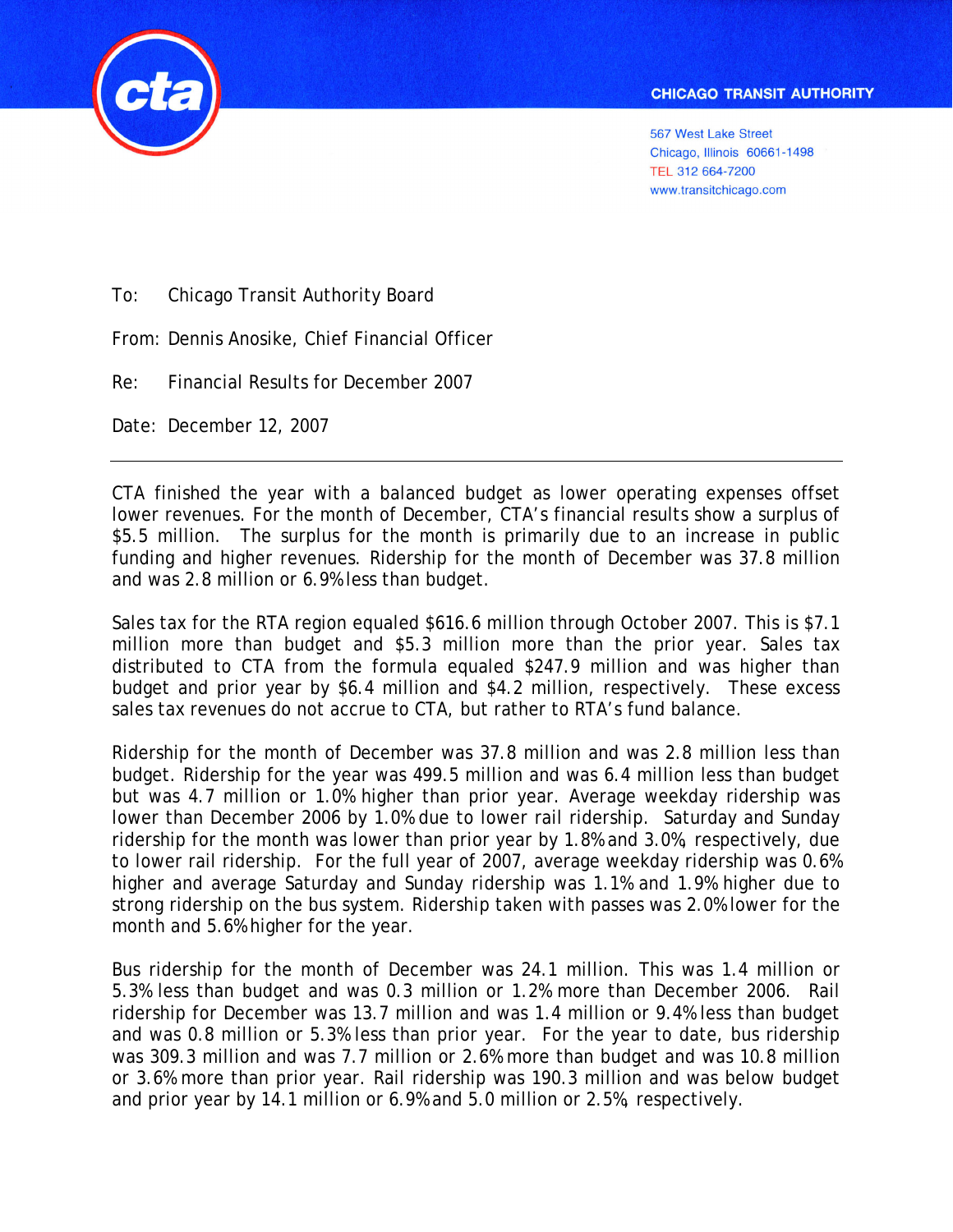Public Funding Required for Operations for the month was \$40.2 million resulting in a \$5.5 million budget surplus for the month. For the year, public funding was \$548.2 million and was on par with budget.

Recovery Ratio, which measures the percentage of operating expenses CTA funds from internally generated revenues, was 59.19% for the month and was favorable by 6.91 percentage points primarily due to higher revenue. For the year, recovery ratio was 53.09% and was 0.49 percentage points lower than budget.

Operating Expenses for the month equaled \$90.8 million and were \$1.5 million more than budget. For the year, operating expenses were \$1.1 billion and were \$6.8 million or 0.6% less than budget. The favorable variance is primarily a result of lower labor expenses.

Labor Expense was \$54.8 million for the month of December and \$784.8 million for the year. This was below budget for the month by \$8.8 million and was \$33.9 million lower for the year due to vacancies and lower funding for pension and retiree healthcare than anticipated in the budget.

Material Expense was \$8.1 million for the month and was over budget by \$1.5 million or 22.1%. For the year to date, material expense was \$84.2 million and was \$6.3 million or 8.1% more than budget. Compared to prior year, material expense is \$1.0 million or 1.2% higher. The higher material expense is primarily due to bus and rail fleet maintenance required due to delays in the quarter and mid life overhauls and replacement of vehicles exceeding their useful life. In particular, axle and wheel assemblies on the 2600 series rail cars and brakes and brake calipers are currently being replaced. Material for rail operations is \$8.9 million more than budget for the year.

Fuel for Revenue Equipment was \$5.2 million for the month and \$71.2 million for the year. This exceeded budget for the month by \$0.2 million and the year by \$9.9 million primarily due to higher miles and fuel prices. The gross average price paid per gallon for the month was \$3.16. The fuel swap decreased the average price by \$0.46 bringing the net cost per gallon to \$2.69. The budget assumed an average price of \$2.50 per gallon. For the year, CTA's net average cost per gallon averaged \$2.82, \$0.32 more than budget.

Electric Power for Revenue Equipment was \$2.8 million for the month and \$28.1 million for the year. Power expense was \$0.4 million less than budget for the month, but was \$0.1 million more than budget for the year. The year to date unfavorable variance is primarily due to the cold weather.

Provision for Injuries and Damages Expense was \$2.1 million for the month and \$25.0 million year to date and is on par with budget.

Purchase of Security Services was \$3.0 million for the month and was on par with budget. Year to date security expense is \$31.4 million and was \$4.0 million less than budget.